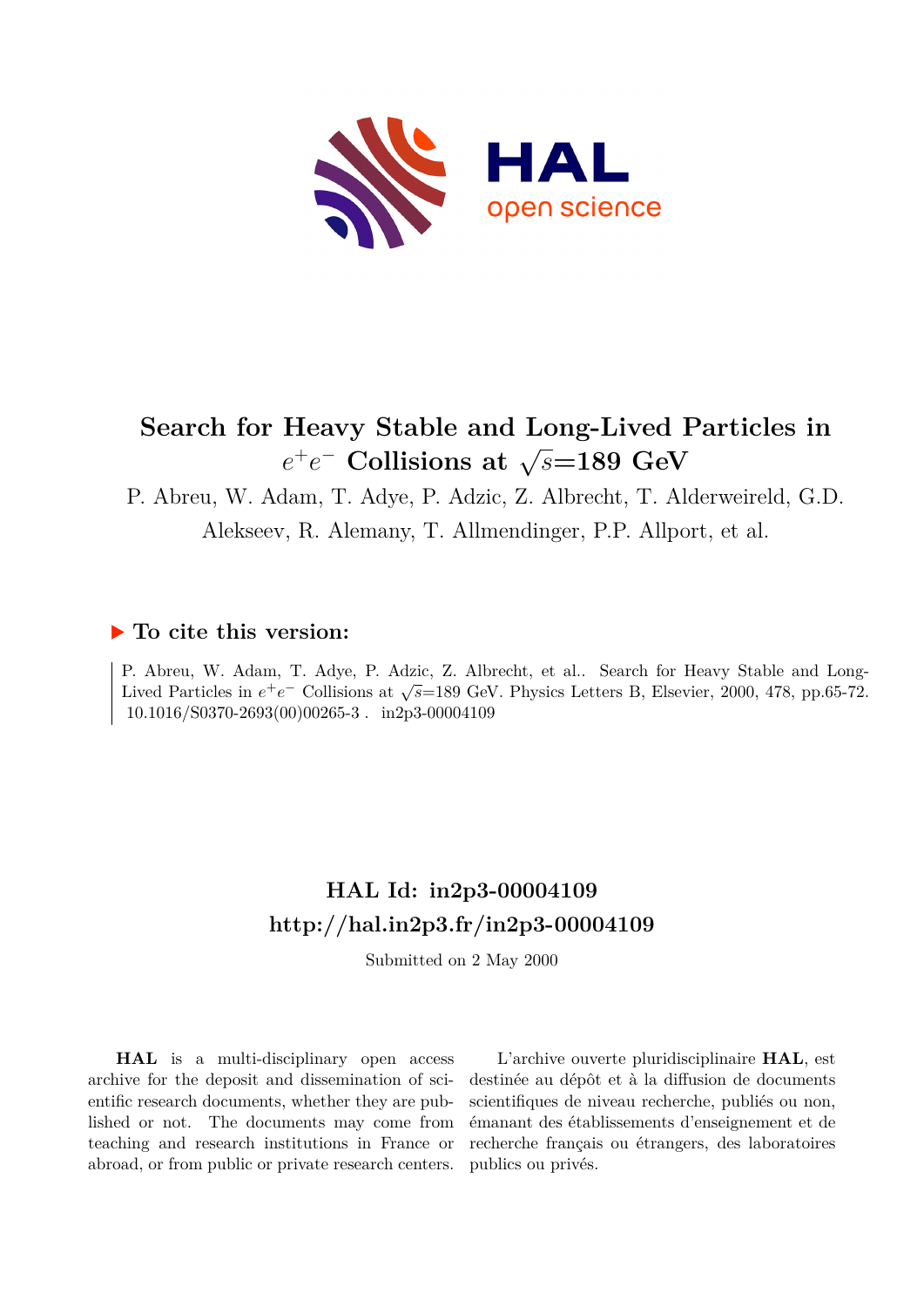CERN{EP-2000-020

31 January 2000

# Search for Heavy State and Heavy State and Heavy State and Heavy State and Heavy State and Heavy State and Heavy Long-Lived Particles in e+ e Collisions at  $\sqrt{s}=189$  GeV

DELPHI Collaboration

#### Abstract

A search for stable and long-lived heavy charged particles was performed using the data taken by the DELPHI experiment at an energy of 189 GeV. The Cherenkov light detected in the Ring Imaging Cherenkov Detector and the ionisation loss measured in the Time Projection Chamber were used to identify heavy particles passing through the detector. No evidence for the production of such particles has been found, therefore exclusion limits at 95% condence level were derived on the masses of left and right handed smuons and staus. The results were combined with previous DELPHI searches in this channel. Including previous DELPHI results, masses of left (right) handed stable smuons and staus can be excluded between 2 GeV/c<sup>2</sup> and 88 (87.5) GeV/c<sup>2</sup> at 95% CL.

(Submitted to Physics Letters B)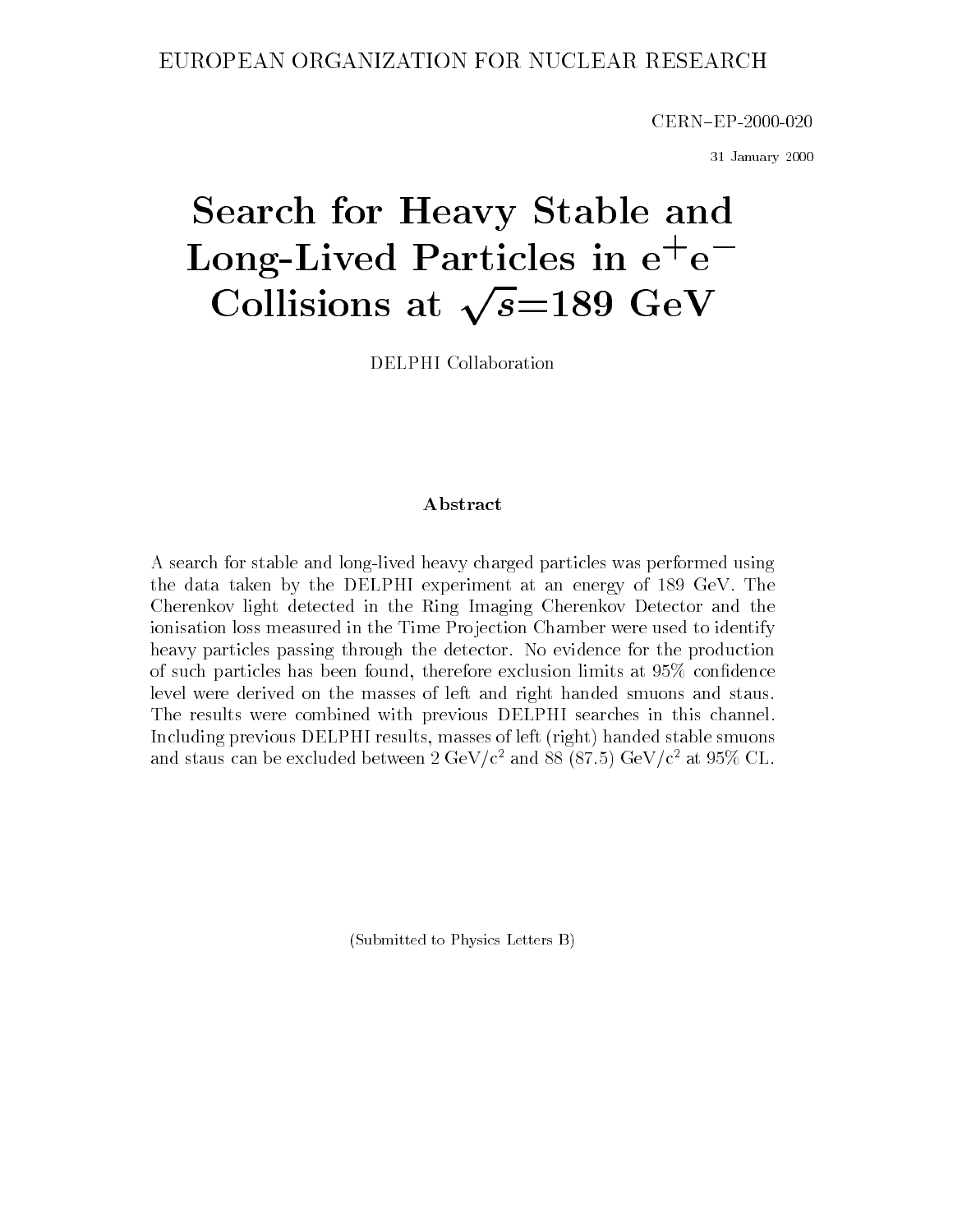F.ADFeu=", W.Adam=", T.Adye"", F.Adzic=", Z.Aldfecht"", T.Alderweifeld", G.D.Alekseev\*'', R.Alemany\*", ' T.Allmendinger="," P.P.Allport="," S.Almened="," U.Amaldi<sup>34</sup>"," N.Amapane="," S.Amato="," E.G.Anassontzis"," P.Andersson\*\*, A.Andreazza\*, S.Andringa\*\*, P.Antilogus\*\*, W-D.Apel\*\*, Y.Arnoud\*, B.Asman\*\*, J-E.Augustin\*\*, A.Augustinus", P.Baillon", P.Bambade", P.Barao", G.Barbiellini", R.Barbier", D.Y.Bardin", G.Barker", A.Baroncelli ", M.Battaglia" , M.Baubillier ", K-H.Becks" , M.Begalli , A.Behrmann ", P.Beilliere", Yu.Belokopytov , , K.Belous ", N.C.Benekos", A.C.Benvenuti", C.Berat ", M.Berggren", D.Bertrand", M.Besancon ", M.Bigi M.S.Bilenky M-A.Bizouard , D.Bloch , H.M.Blom , M.Bonesini , M.Boonekamp , F.S.L.Booth , A.W.Borgland , G.Borisov , C.Bosio , O.Botner , E.Boudinov , B.Bouquet , C.Bourdarios , T.J.V.Bowcock , , L.Boyko 1, L.Bozovic 1, M.Bozzo 1, M.Bracko 1, P.Branchini 1, R.A.Brenner 1, P.Bruckman1, J-M.Brunet 1, L.Bugge , T.Buran<sup>3</sup>, B.Buschbeck<sup>32</sup>, P.Buschmann<sup>3</sup>, S.Cabrera<sup>29</sup>, M.Caccia<sup>29</sup>, M.Calvi<sup>29</sup>, T.Camporesi<sup>3</sup>, V.Canale<sup>29</sup>, P.Carena3, , L.Carroll\*\*, C.Caso\*\*, M.V.Castillo Gimenez\*\*, A.Cattai\*, P.R.Cavallo\*, V.Chabaud\*, M.Chapkin\*\*, Ph.Charpentier\*, P.Ohecchia (G.A.Ohelkov), R.Ohierici (P.Chliaphikov)), P.Ohochula (V.Ohorowicz-), J.Ohudoba-), K.Oleslik ( P.Collins", R.Contri<sup>1</sup>", E.Cortina<sup>1</sup>", G.Cosme<sup>1</sup>", P.Cossutti", H.B.Crawley", D.Crennell<sup>11</sup>, S.Crepe<sup>11</sup>, G.Crosetti<sup>11</sup>, J.Uuevas Maestro22, S.Uzellar22, M.Davenport7, W.Da Silva27, G.Della Ricca27, P.Delpierre27, N.Demaria1, S. A.De Angelist", W.De Boert", C.De Clercq", B.De Lottoff, A.De Minaff, L.De Paulaff, H.Dijkstraf, L.Di Clacciofff, J.Dolbeau", K.Doroba<sup>33</sup>, M.Dracos<sup>23</sup>, J.Drees1, M.Dris1, A.Duperrin11, J-D.Durand1, G.Eigen1, I.Ekelof11, , G.Ekspong\*\*, M.Ellert\*\*, M.Elsing\*, J-F.Engel\*\*, M.Espirito Santo\*, G.Fanourakis\*\*, D.Fassouliotis\*\*, J.Fayot\*\*, , M.Feindt\*\*, A.Ferrer\*\*, E.Ferrer-Ribas\*\*, F.Ferro\*\*, S.Fichet\*\*, A.Firestone\*, U.Flagmeyer\*\*, H.Foeth\*, E.Fokitis\*\*, F.Fontanelli\*\*, B.Franek~\*, A.G.Frodesen\*, K.Fruhwirth\*\*, F.Fulda-Quenzer\*\*, J.Fuster\*\*, A.Galloni\*\*, D.Gamba\*\*, , S.Gambiin"", M.Gandelman"", C.Garcia", C.Gaspar", M.Gaspar", U.Gasparini", Ph.Gavillet", E.N.Gazis", D.Gele-", , T.Geralis\*\*, N.Ghodbane\*\*, T.Gil\*\*, F.Glege\*\*, R.Gokieli%\*, B.Golob%\*\*, G.Gomez-Ceballos\*\*, P.Goncalves\*\*, L.Gonzalez Caballero + , G.Gopal38, L.Gorn+, Yu.Gouz++, V.Gracco++, J.Grani+, E.Graziani+\*, F.Gris++, G.Grosdidier=\*, K.Grzelak\*\*, J.Guy\*\*, O.Haag\*\*, F.Hahn\*, S.Hahn\*\*, S.Haider\*, A.Hallgren\*\*, K.Hamacher\*\*, J.Hansen\*\*, F.J.Harris\*\*, , V.Hedberg117, S.Heising17, J.J.Hernandez11, P.Herquet1, H.Herr1, L.Hessing11, J.-M.Heuser11, E.Higon11, I , S-O.Holmgren\*\*, P.J.Holt\*\*, S.Hoorelbeke\*, M.Houlden\*\*, J.Hrubec\*\*, M.Huber\*\*, K.Huet\*, G.J.Hughes\*\*, N.Hultqvist J.N.Jackson R.Jacobsson P.Jalocha R.Janik Ch.Jarlskog P.Jarlskog P.Jarry , B.Jean-Mariett, D.Jeanst, E.K.Johanssontt, P.Jonssontt, C.Jorami, P.Julliott, E.Jungermannia, P.Kapustatt, K.Karafasouliste, S.Katsanevaste, E.O.Katsouliste, K.Keranente, G.Kernelte, D.F.Kersevante, Tu.Khokhlovate, S D.A.Khomenko T, N.N.Khovanski T, A.Kiiskinen T, B.King T, A.Kinvig T, N.J.Kjaer , O.Kiapp T, H.Klein , P.Kluit T, P.Kokkinias = v.Kostioukhine=", U.Kourkoumelis", U.Kouznetsov\*", M.Krammer\*", E.Kriznic+", Z.Krumstein\*", ---P.Kubinec , J.Kurowska1, K.Kurvinen11, J.W.Lamsa1, D.W.Lane1, V.Lapin11, J-P.Laugier11, K.Launakangas11, G.Leder=", F.Ledroit=", V.Lefebure", L.Leinonen=", A.Leisos"", K.Leitner=", G.Lenzen=", V.Lepeltier=", T.Lesiak1", M.Lethuillier\*\*, J.Libby\*\*, W.Liebig\*\*, D.Liko\*, A.Lipniacka\*\*\*\*, I.Lippi\*\*, D.Loerstad\*\*, J.G.Loken\*\*, J.H.Lopes\*\*, , J.M.Lopez=", R.Lopez-Fernandez"", D.Loukas"", F.Lutz-", L.Lyons", J.MacNaughton=", J.R.Mahon", A.Maio=", -, A.Malekter, T.G.M.Malmigrenet, S.Maltezoster, V.Malychever, P.Mahdlfe, J.Marcoef, R.Marcoef, D.Marechalef, M.Margoni', J-C.Marin', C.Mariotti', A.Markou'', C.Martinez-Nivero ', F.Martinez-Vidal\*', S.Marti i Garcia\*, , J.Masik11, N.Mastroyiannopoulos11, F.Matorras11, C.Matteuzzi11, G.Matthiae11, F.Mazzucato11, M.Mazzucato11, M. M.Mc Cubbin<sup>22</sup>, R.Mc Kay1, R.Mc Nulty<sup>23</sup>, G.Mc Pherson<sup>23</sup>, C.Meroni<sup>28</sup>, W.T.Meyer1, A.Miagkov11, E.Migliore1, , L.Mirabito<sup>26</sup>, W.A.Mitaroff<sup>52</sup>, U.Mjoernmark<sup>25</sup>, T.Moa<sup>46</sup>, M.Moch<sup>18</sup>, R.Moeller<sup>30</sup>, K.Moenig<sup>9,11</sup>, M.R.Monge<sup>14</sup> , D.Moraes A.Moreau 7, P.Morettini 7, G.Morton 7, U.Mueller 7, K.Muenich 7, M.Mulders 7, C.Mulet-Marquis 7, R.Muresan", W.J.Murray'', D.Muryn'', G.Myatt'', T.MyKlebust'', F.Naraghi'', M.Nassiakou'', F.L.Navarria', S.Navast", K.Nawrockit", P.Negrit", N.Neufeldt, K.Nicolaidouff, B.S.Nielsena, P.Niezurawskift, M.Nikolenkofff, V.Nomokonov16, A.Nygren25, V.Obraztsov44, A.G.Olshevski17, A.Onofre22, R.Orava16, G.Orazi10, K.Osterberg16 , A.Ouraou\*\*, M.Paganoni\*\*, S.Paiano\*, R.Pain\*\*, R.Paiva\*\*, J.Palacios\*\*, H.Palka\*\*, Th.D.Papadopoulou\*\*\*, L.Pape\*, , U.Parkes", F.Parodi", U.Parzefall", A.Passeri'', O.Passon", T.Pavel", M.Pegoraro", L.Peralta", M.Pernicka'', A.Perrotta", U.Petridouf", A.Petrolini", H.T.Phillips"", F.Pierref", M.Pimenta"", E.Piotto"", T.Podobnik ", M.E.Polf, , G.Polok", P.Poropat", V.Pozdniakov", P.Privitera", IV.Pukhaeva", A.Pullia", D.Kadojicic", S.Kagazzi-", " , H.Rahmani'', J.Rames'', P.N.Raton'', A.L.Read'', P.Rebecchi', N.G.Redaelli'', M.Regler'', J.Rehn'', D.Reid'', R.Reinhardt=", P.B.Renton=", L.K.Resvanis", P.Richard=", J.Ridky=", G.Rinaudo=", I.Ripp-Baudot=", O.Rohne=", -A.Romero\*\*, P.Ronchese\*\*, E.I.Rosenberg\*, P.Rosinsky\*, P.Roudeau\*\*, T.Rovelli\*, Un.Royon\*\*, V.Ruhlmann-Kleider\*\*, , A.Ruiz-", H.Saarikko-", T.Sacquin-", A.Sadovsky"', G.Sajot-", J.Sait-", D.Sampsonidis-", M.Sannino , Fh.Schweming27, B.Schwering77, U.Schwickerath17, F.Scuri27, F.Seager21, Y.Sedykh21, A.M.Segar23, N.Seibert22, R.Sekulinas, R.C.Shellarda, M.Siebelas, L.Simarda, P.Simonettoa, A.N.Sisakiana, G.Smadjaa, O.Smirnovaa, G.R.Smith<sup>38</sup>, O.Solovianov<sup>44</sup>, A.Sopczak<sup>18</sup>, R.Sosnowski<sup>53</sup>, T.Spassov<sup>22</sup>, E.Spiriti<sup>40</sup>, S.Squarcia<sup>14</sup>, C.Stanescu<sup>40</sup>, , S.Stanic=", M.Stanitzki", K.Stevenson", A.Stocchi", J.Strauss", K.Strub", B.Stugu4, M.Szczekowski\*, ". M.Szeptycka\*\*, T.Tabarelli\*\*, A.Tahard\*\*, F.Tegenfeldt\*\*, F.Terranova\*\*, J.Thomas\*\*, J.Timmermans\*\*, N.Tinti\*, L.G.Tkatchev , M.Tobin , S.Todorova , A.Tomaradze , B.Tome , A.Tonazzo , L.Tortora , P.Tortosa , G.Transtromer", D.Treille", G.Tristram", M.Trochimczuk", O.Troncon", M-L.Turluer", T.A.Tyapkin'', P.Tyapkin'',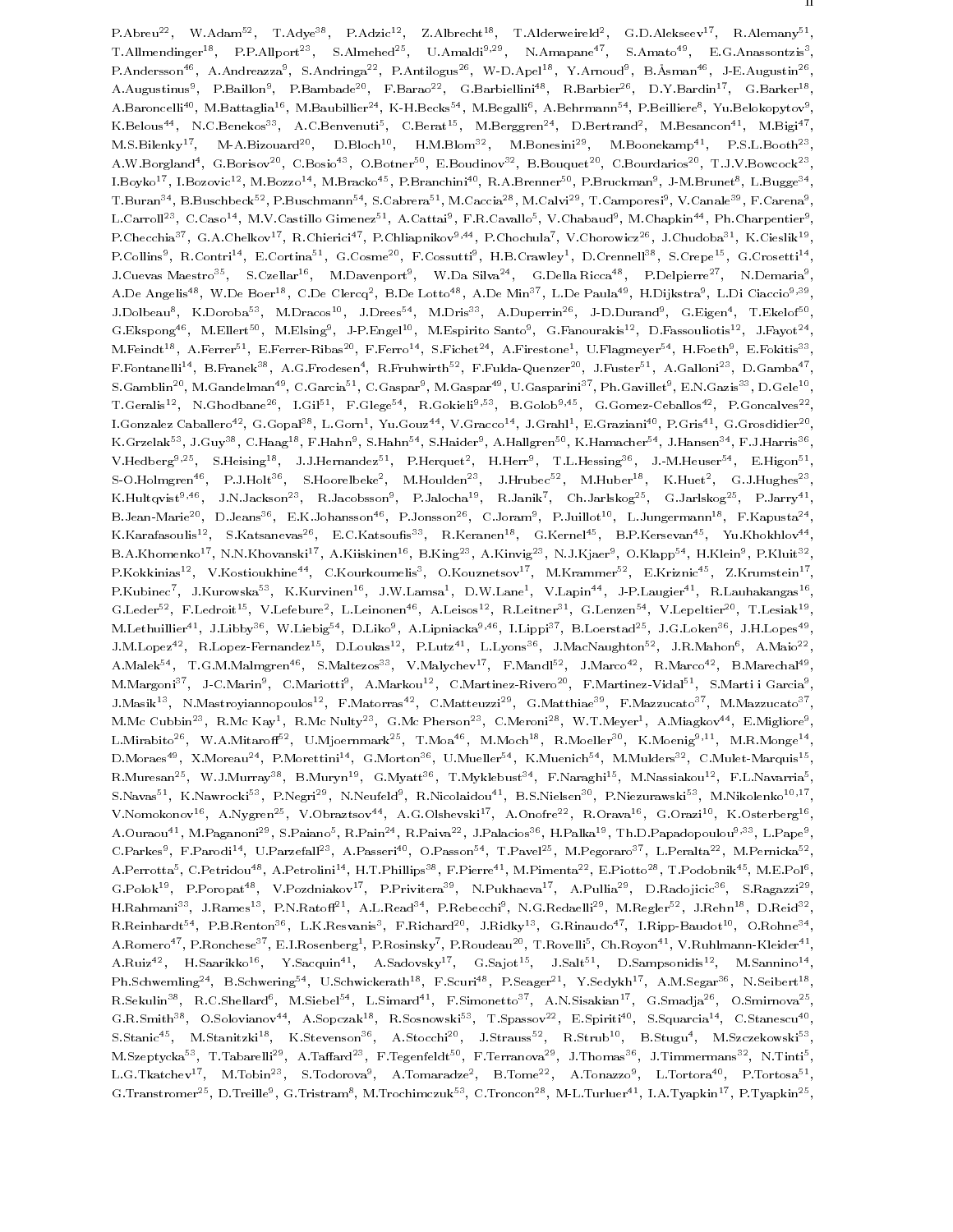$^5$ Dipartimento di Fisica, Università di Bologna and INFN, Via Irnerio 46, IT-40126 Bologna, Italy

- and Inst. de Física, Univ. Estadual do Rio de Janeiro, rua São Francisco Xavier 524, Rio de Janeiro, Brazil
- 7Comenius University, Faculty of Mathematics and Physics, Mlynska Dolina, SK-84215 Bratislava, Slovakia
- 8College de France, Lab. de Physique Corpusculaire, IN2P3-CNRS, FR-75231 Paris Cedex 05, France
- 9CERN, CH-1211 Geneva 23, Switzerland

- 11Now at DESY-Zeuthen, Platanenallee 6, D-15735 Zeuthen, Germany
- <sup>12</sup> Institute of Nuclear Physics, N.C.S.R. Demokritos, P.O. Box 60228, GR-15310 Athens, Greece
- 13FZU, Inst. of Phys. of the C.A.S. High Energy Physics Division, Na Slovance 2, CZ-180 40, Praha 8, Czech Republic
- 14Dipartimento di Fisica, Universita di Genova and INFN, Via Dodecaneso 33, IT-16146 Genova, Italy

<sup>15</sup> Institut des Sciences Nucleaires, IN2P3-CNRS, Universite de Grenoble 1, FR-38026 Grenoble Cedex, France

- <sup>16</sup> Helsinki Institute of Physics, HIP, P.O. Box 9, FI-00014 Helsinki, Finland
- <sup>17</sup> Joint Institute for Nuclear Research, Dubna, Head Post Office, P.O. Box 79, RU-101 000 Moscow, Russian Federation
- <sup>18</sup> Institut fur Experimentelle Kernphysik, Universitat Karlsruhe, Postfach 6980, DE-76128 Karlsruhe, Germany
- <sup>19</sup> Institute of Nuclear Physics and University of Mining and Metalurgy, Ul. Kawiory 26a, PL-30055 Krakow, Poland
- <sup>20</sup> Université de Paris-Sud, Lab. de l'Accélérateur Linéaire, IN2P3-CNRS, Bât. 200, FR-91405 Orsay Cedex, France
- 21School of Physics and Chemistry, University of Lancaster, Lancaster LA1 4YB, UK
- <sup>--</sup> LIF, IST, FUUL AV. Elias Garcia, 14-1°, FT-1000 Lisboa Codex, Forugal
- 23Department of Physics, University of Liverpool, P.O. Box 147, Liverpool L69 3BX, UK
- 24LPNHE, IN2P3-CNRS, Univ. Paris VI et VII, Tour 33 (RdC), 4 place Jussieu, FR-75252 Paris Cedex 05, France
- $^{25}\rm{Department}$  of Physics, University of Lund, Sölvegatan 14, SE-223 63 Lund, Sweden
- <sup>26</sup> Université Claude Bernard de Lyon, IPNL, IN2P3-CNRS, FR-69622 Villeurbanne Cedex, France
- 27Univ. d'Aix Marseille II CPP, IN2P3-CNRS, FR-13288 Marseille Cedex 09, France
- 28Dipartimento di Fisica, Universita di Milano and INFN-MILANO, Via Celoria 16, IT-20133 Milan, Italy
- 29Dipartimento di Fisica, Univ. di Milano-Bicocca and INFN-MILANO, Piazza delle Scienze 2, IT-20126 Milan, Italy
- $^{30}\rm{Ni}$ ls Bohr Institute, Blegdamsvej 17, DK-2100 Copenhagen Ø, Denmark
- $\lceil \cdot \rceil$ IPNP of MFF, Unaries Univ., Areal MFF, V Holesovickach 2, UZ-180 00, Praha 8, Uzech Republic
- 32NIKHEF, Postbus 41882, NL-1009 DB Amsterdam, The Netherlands
- 33National Technical University, Physics Department, Zografou Campus, GR-15773 Athens, Greece
- 34Physics Department, University of Oslo, Blindern, NO-1000 Oslo 3, Norway
- $^{35}\rm{Dpto}$ . Fisica, Univ. Oviedo, Avda. Calvo Sotelo s/n, ES-33007 Oviedo, Spain
- 36Department of Physics, University of Oxford, Keble Road, Oxford OX1 3RH, UK
- 37Dipartimento di Fisica, Universita di Padova and INFN, Via Marzolo 8, IT-35131 Padua, Italy
- 38Rutherford Appleton Laboratory, Chilton, Didcot OX11 OQX, UK
- 39Dipartimento di Fisica, Universita di Roma II and INFN, Tor Vergata, IT-00173 Rome, Italy
- 40Dipartimento di Fisica, Universita di Roma III and INFN, Via della Vasca Navale 84, IT-00146 Rome, Italy
- 41DAPNIA/Service de Physique des Particules, CEA-Saclay, FR-91191 Gif-sur-Yvette Cedex, France
- <sup>42</sup> Instituto de Fisica de Cantabria (CSIC-UC), Avda. los Castros s/n, ES-39006 Santander, Spain
- 43Dipartimento di Fisica, Universita degli Studi di Roma La Sapienza, Piazzale Aldo Moro 2, IT-00185 Rome, Italy
- $\sim$  Inst. for High Energy Physics, Serpukov P.O. Box 35, Protvino, (Moscow Region), Russian Federation  $\sim$
- 45J. Stefan Institute, Jamova 39, SI-1000 Ljubljana, Slovenia and Laboratory for Astroparticle Physics, Nova Gorica Polytechnic, Kostanjeviska 16a, SI-5000 Nova Gorica, Slovenia,
- 
- and Department of Physics, University of Ljubljana, SI-1000 Ljubljana, Slovenia
- $^{46}\rm Fy$ sikum, Stockholm University, Box 6730, SE-113 85 Stockholm, Sweden
- 47Dipartimento di Fisica Sperimentale, Universita di Torino and INFN, Via P. Giuria 1, IT-10125 Turin, Italy
- 48Dipartimento di Fisica, Universita di Trieste and INFN, Via A. Valerio 2, IT-34127 Trieste, Italy and Istituto di Fisica, Universita di Udine, IT-33100 Udine, Italy
- <sup>49</sup>Univ. Federal do Rio de Janeiro, C.P. 68528 Cidade Univ., Ilha do Fundão BR-21945-970 Rio de Janeiro, Brazil
- 50Department of Radiation Sciences, University of Uppsala, P.O. Box 535, SE-751 21 Uppsala, Sweden
- <sup>51</sup> IFIC, Valencia-CSIC, and D.F.A.M.N., U. de Valencia, Avda. Dr. Moliner 50, ES-46100 Burjassot (Valencia), Spain
- <sup>52</sup> Institut fur Hochenergiephysik, Osterr. Ak ad. d. Wissensch., Nikolsdorfergasse 18, AT-1050 Vienna, Austria
- <sup>53</sup> Inst. Nuclear Studies and University of Warsaw, Ul. Hoza 69, PL-00681 Warsaw, Poland
- 54Fachbereich Physik, University of Wuppertal, Postfach 100 127, DE-42097 Wuppertal, Germany

<sup>1</sup>Department of Physics and Astronomy, Iowa State University, Ames IA 50011-3160, USA 2Physics Department, Univ. Instelling Antwerpen, Universiteitsplein 1, B-2610 Antwerpen, Belgium and IIHE, ULB-VUB, Pleinlaan 2, B-1050 Brussels, Belgium

and Faculte des Sciences, Univ. de l'Etat Mons, Av. Maistriau 19, B-7000 Mons, Belgium

<sup>3</sup>Physics Laboratory, University of Athens, Solonos Str. 104, GR-10680 Athens, Greece

<sup>&</sup>lt;sup>4</sup> Department of Physics, University of Bergen, Allégaten 55, NO-5007 Bergen, Norway

 $^6$ Centro Brasileiro de Pesquisas Físicas, rua Xavier Sigaud 150, BR-22290 Rio de Janeiro, Brazil

and Depto. de Física, Pont. Univ. Católica, C.P. 38071 BR-22453 Rio de Janeiro, Brazil

<sup>10</sup> Institut de Recherches Subatomiques, IN2P3 - CNRS/ULP - BP20, FR-67037 Strasbourg Cedex, France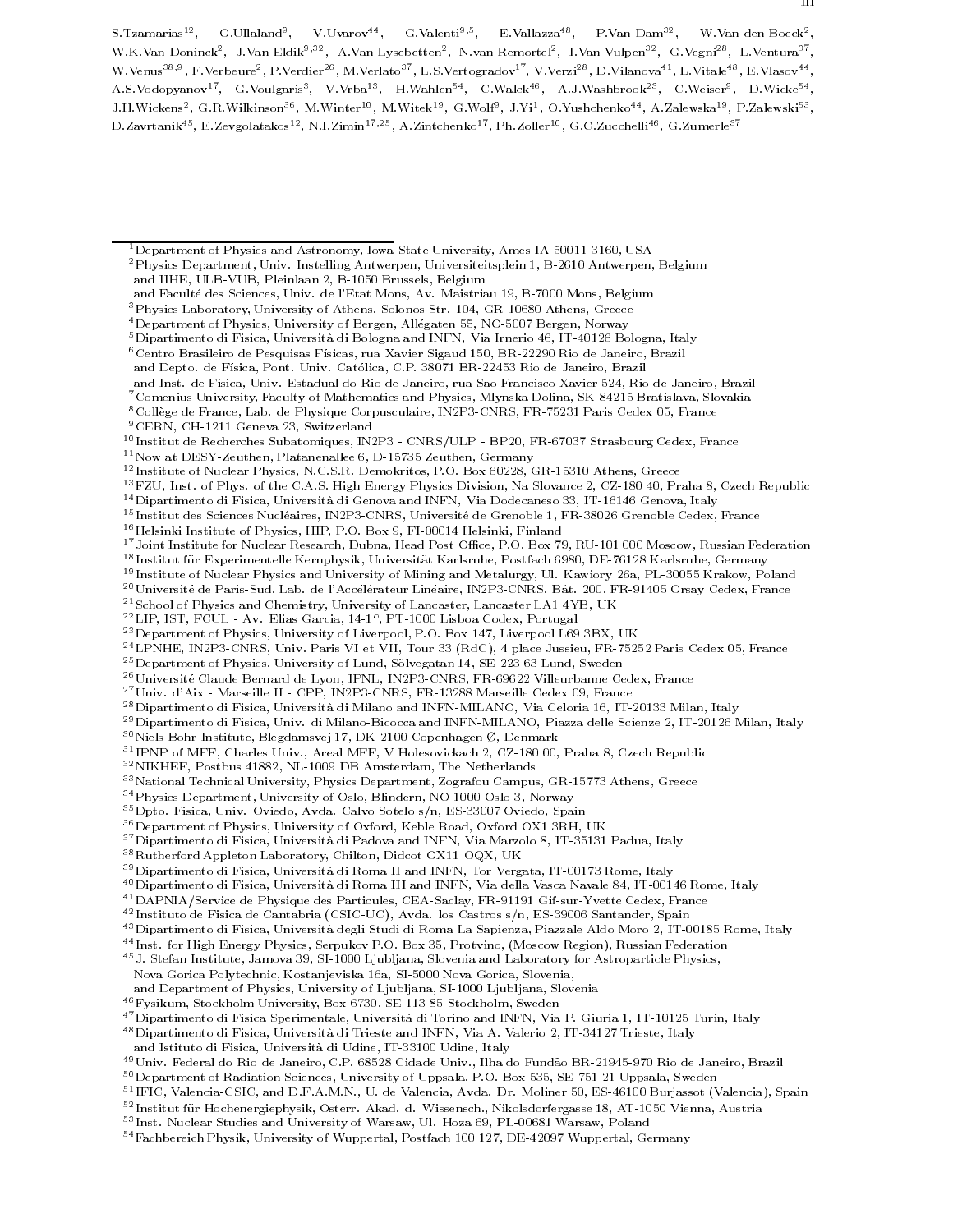### 1 Introduction

The search for heavy stable and long-lived charged particles in events with low multiplicity was made within the data recorded by the DELPHI detector at LEP at centerof-mass energies of about 189 GeV. The results presented in this paper extend previous DELPHI results from [1] in the leptonic topology to energies of 189 GeV. In most Supersymmetric models (SUSY) the supersymmetric partners of standard particles are unstable and have short lifetimes, except the lightest supersymmetric particle (LSP) which is commonly believed to be neutral and stable. Therefore, in most of the searches it is assumed that the supersymmetric particles decay instantaneously. In some scenarious, however, it is possible that SUSY-particles acquire a long lifetime. They become long-lived or stable, and thus escape from detection by the standard searches. In the Minimal Supersymmetric Standard Model (MSSM) with a very small amount of R-parity violation the LSP can be a charged slepton or squark and decay with a long lifetime into Standard Model particles [2].

In gauge mediated supersymmetric models [3] the gravitino is the LSP and the next to lightest supersymmetric particle (NLSP) can obtain a long lifetime in a very natural way for large values of the SUSY-breaking scale [4]. This is possible for sleptons, for example when the stau is the NLSP. The pair production of such long-lived or stable particles yields a characteristic signature, with typically two back-to-back charged heavy objects in the detector.

In this analysis it was assumed that the long-lived particles decay outside the tracking volume of the detector, which extends to a typical radius of 1.5 m. Furthermore, it was assumed that they do not interact more strongly than ordinary matter particles.

Heavy stable particles were searched for by looking for high momentum charged particles with either anomalous ionisation loss  $(dE/dx)$  measured in the Time Projection Chamber (TPC), or the absence of Cherenkov light in the gas and liquid radiators of the Barrel Ring Imaging CHerenkov (RICH). The combination of the TPC and RICH detectors and kinematical cuts provided efficient detection of new heavy particles with a small background.

The data analysed corresponded to 155.3  $pb^{-1}$  at an energy of about 189 GeV. The negative search result was used to set limits at 95% CL on the production cross-section of stable sleptons. They were combined with previous DELPHI results from [1], and mass limits on stable or long-lived smuons and staus were derived.

#### 2 Event selection

A description of the DELPHI apparatus and its performance can be found in ref. [5], with more details on the Barrel RICH in ref. [6]. Charged particles were selected if their impact parameter was less than 5 cm in the azimuthal plane and less than 10 cm in the longitudinal direction, and their polar angles lay between 20 and 160 . The relative errors on the measured momentum<sup>1</sup> were required to be less than  $100\%$  and the track lengths larger than 30 cm.

Only events with two or three charged particles were considered. It was further required that at least one charged particle had a momentum above  $5 \text{ GeV/c}$  reconstructed by the TPC and was inside the acceptance of the Barrel RICH  $|\cos \theta|$  < 0.68, where  $\theta$  is the polar angle.

<sup>&</sup>lt;sup>1</sup>Within this paper, with "momentum" the apparent momentum is meant, defined as the ratio of the momentum and the charge  $|q|$ .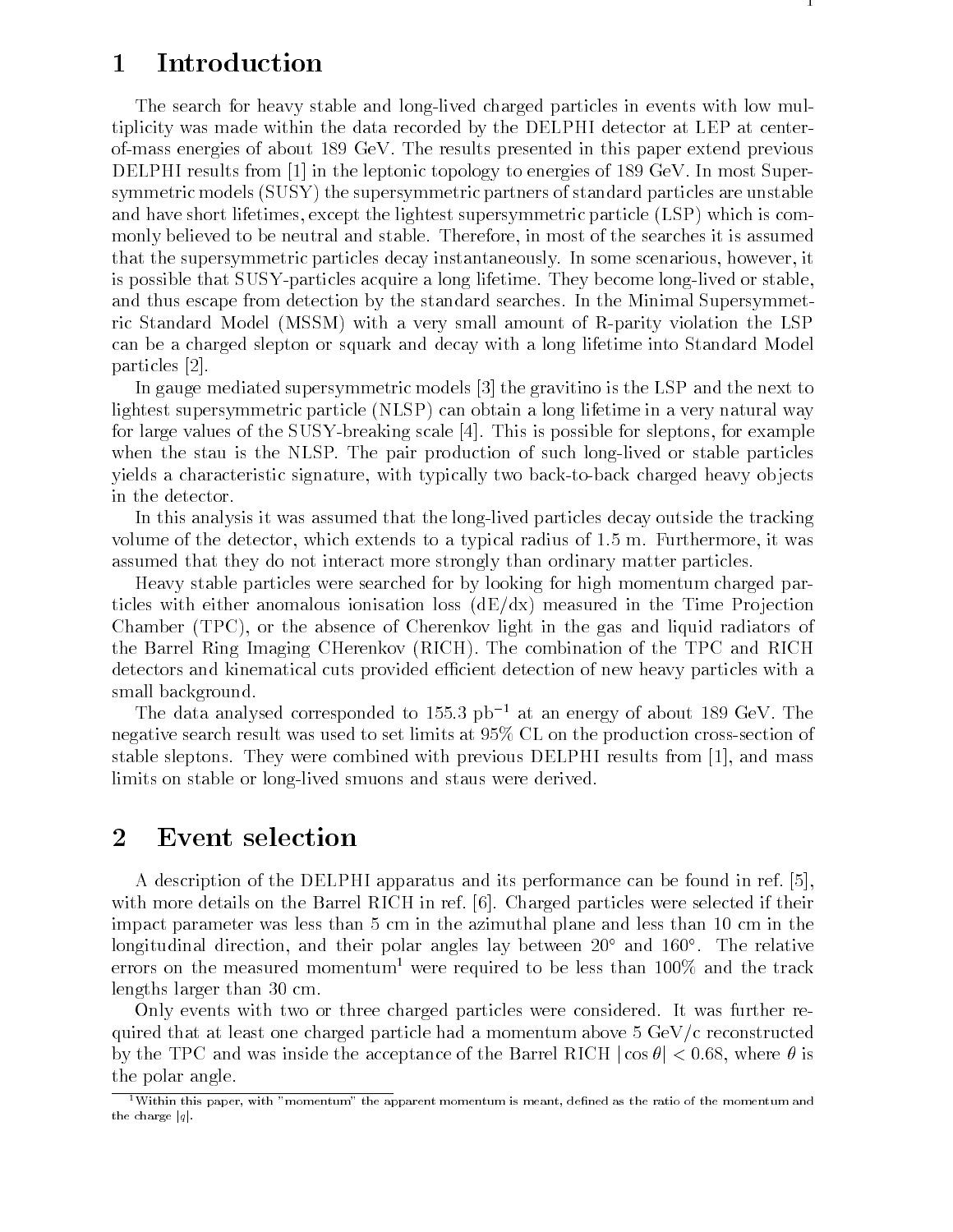Cosmic muons were removed by putting tighter cuts on the impact parameter with respect to the average beam-spot position. When the event had two charged particles with at least one identied muon in the muon chambers, the impact parameter in the azimuthal plane was required to be less than 0.15 cm, and less than 1.5 cm in the longitudinal plane.

Charged particles were selected, if they fullfilled a combination of the following criteria:

- 1. the Gas Veto: no photons were observed in the Gas RICH
- 2. the Liquid Veto: four or less photons were observed in the Liquid RICH
- 3. the TPC high ionisation loss: measured normalised energy loss was above 2 units i.e. twice the energy loss for a minimum ionising particle
- 4. the TPC low ionisation loss: measured normalised energy loss was below 0.3 of that expected for protons

The particle identification using the RICH is described in detail in ref. [7].

For the Gas and Liquid Vetoes it was required that the RICH was fully operational, and that photons from other tracks or ionisation hits were detected inside the drift tube crossed by the track. Due to tracking problems electrons often passed a Gas or Liquid Veto. Therefore it was required that particles that deposit more than 5 GeV in the electromagnetic calorimeter, had hits in the outer tracking detector. Signals from at least 80 wires were required for the measurement of the normalised energy loss in the TPC.

An event was selected if the momentum of a charged particle was above 15 GeV/c and the Gas Veto  $(1)$  was confirmed by a Liquid Veto  $(2)$  or a low ionisation loss  $(4)$  (in boolean notation  $(1)(2)+(1)(4)$  or if the momentum of a charged particle was above 5 GeV/c and the Gas Veto was confirmed by a high ionisation loss  $((1)(3))$ . The event was also accepted if two charged particles were present with both momenta above 15  $GeV/c$ . and both had either a high ionisation loss or a Gas Veto, or both had a low ionisation loss  $((1+3)(1'+3')+(4)(4'))$ . This additional search window improves the efficiency for large masses by about 10%.

## 3 Analysis results

One event was selected in the data, in agreement with the expected background of 1.02  $\pm$  0.13 events. The expected background was evaluated from the data by estimating the probability of accepted particles passing the individual cuts which build up the different search windows. The largest background contribution was expected in the high energy loss search window,  $0.54 \pm 0.1$ . A background of  $0.34 \pm 0.07$  was expected in the combined Liquid and Gas Veto search window, whereas the contribution from the other two windows was small. The candidate event passed both the Gas and Liquid Vetoes. It had two high momentum back-to-back charged particles with associated hits in the muon chambers. Figure 1 shows the measured normalised ionisation loss and the measured Cherenkov angle in the liquid radiator for the data taken at 189 GeV, after applying the Gas Veto.

The efficiency for selecting an event was evaluated for right handed smuons as a function of the mass in 10 GeV/c2 steps between 10 GeV/c<sup>2</sup> and 90 GeV/c2 . Additional points at 85,91,92 and 93 GeV/ $c^2$  have been added in order to get a better modelling of the efficiency close to the kinematical limit. At each point 1000 events were simulated with SUSYGEN [8], and passed through the detector simulation. The efficiency curve for masses above 45  $GeV/c^2$  and a centre-of-mass energy of 189 GeV is shown in Figure 2a. Stable or long-lived staus and selectrons are expected to yield the same experimental signature, so the estimated efficiencies hold for these cases as well.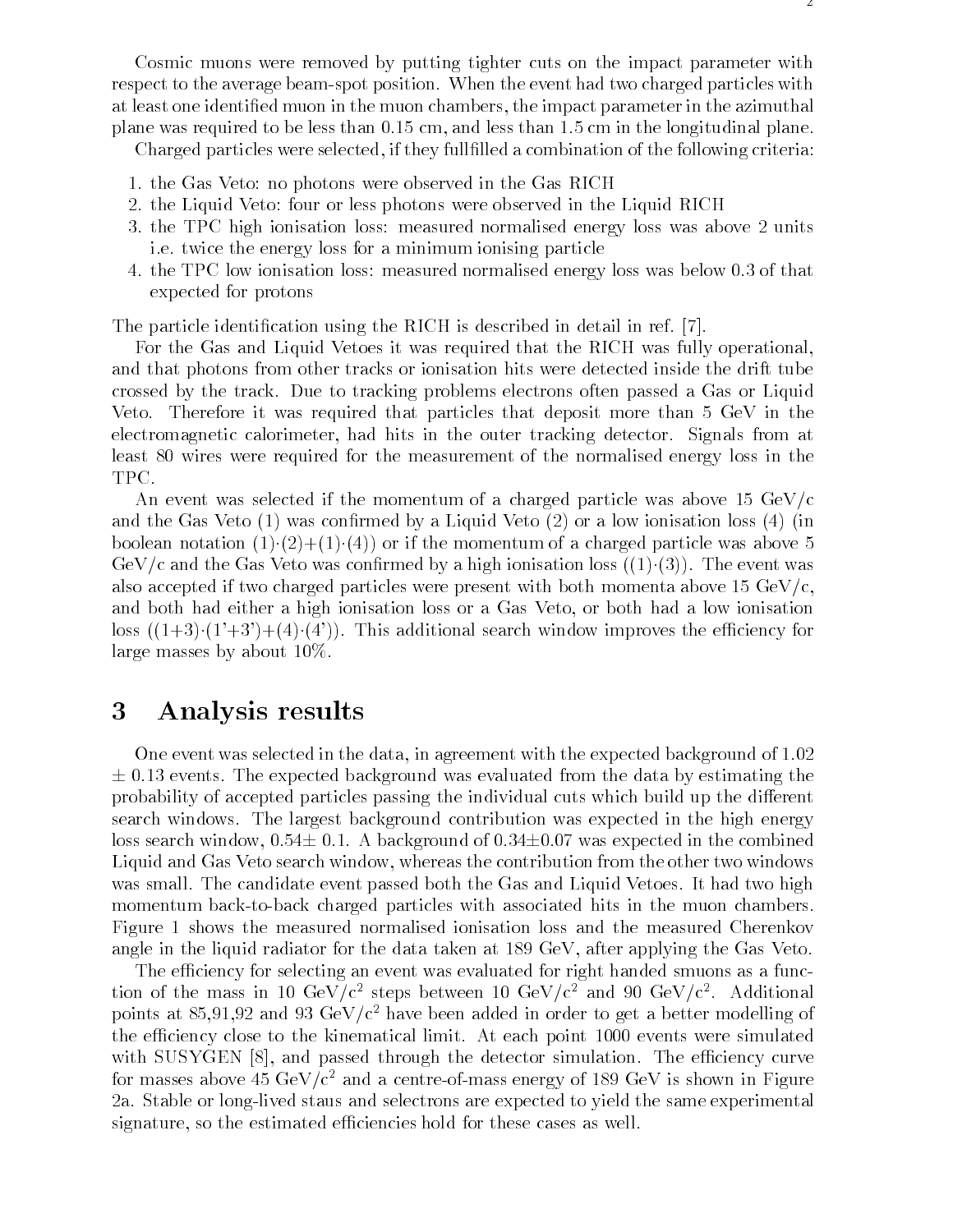As no evidence for a signal was found, exclusion limits at 95% CL were derived. The new results were combined with previous published results from [1] with a likelihood ratio method to obtain experimental limits on the masses of left and right handed stable or long-lived smuons and staus. For selectrons, no limits were given because in this model the production cross-section can be highly suppressed due to an addition t-channel sneutrino exchange. The candidate event has been taken into account over the full mass range. Figure 2b shows the cross-section for left and right handed smuons in the MSSM at an energy of 189 GeV, calculated with SUSYGEN [8] as a function of the particle mass. The 95% CL cross-section limit is also shown. The production of left (right) handed stable smuons and staus can be excluded with masses up to 88 (87.5) GeV/c  $\,$  .

#### **Conclusions**  $\overline{4}$

A search was made for stable and long-lived heavy charged particles in leptonic final states at energies of 189 GeV, using particles identified by the Cherenkov light in the RICH and the ionisation loss in the TPC.

One event was observed in the data, in agreement with the expectation of 1.02  $\pm$ 0.13 background events. The results were combined with previous results of the DELPHI Collaboration[1], which excluded long lived or stable left (right) handed smuons and staus for masses between  $\angle$  and  $\circ$ 1 ( $\circ$ 0) GeV/c). Including the new data, left (right)  $$ handed stable smuons and staus can be excluded with masses between  $2 \text{ GeV}/c^2$  and 88  $(87.5)~{\rm GeV}/c^2$  at 95% CL.

#### Acknowledgements

We are greatly indebted to our technical collaborators, to the members of the CERN-SL Division for the excellent performance of the LEP collider, and to the funding agencies for their support in building and operating the DELPHI detector. We acknowledge in particular the support of Austrian Federal Ministry of Science and Traffics, GZ  $616.364/2$ -III/ $2a/98$ , FNRS-FWO, Belgium, FINEP, CNPq, CAPES, FUJB and FAPERJ, Brazil, Czech Ministry of Industry and Trade, GA CR 202/96/0450 and GA AVCR A1010521, Danish Natural Research Council, Commission of the European Communities (DG XII), Direction des Sciences de la Matiere, CEA, France, Bundesministerium für Bildung, Wissenschaft, Forschung und Technologie, Germany, General Secretariat for Research and Technology, Greece, National Science Foundation (NWO) and Foundation for Research on Matter (FOM), The Netherlands, Norwegian Research Council, State Committee for Scientific Research, Poland, 2P03B06015, 2P03B1116 and SPUB/P03/178/98, JNICT-Junta Nacional de Investigação Científica e Tecnológica, Portugal, Vedecka grantova agentura MS SR, Slovakia, Nr. 95/5195/134, Ministry of Science and Technology of the Republic of Slovenia, CICYT, Spain, AEN96-1661 and AEN96-1681, The Swedish Natural Science Research Council,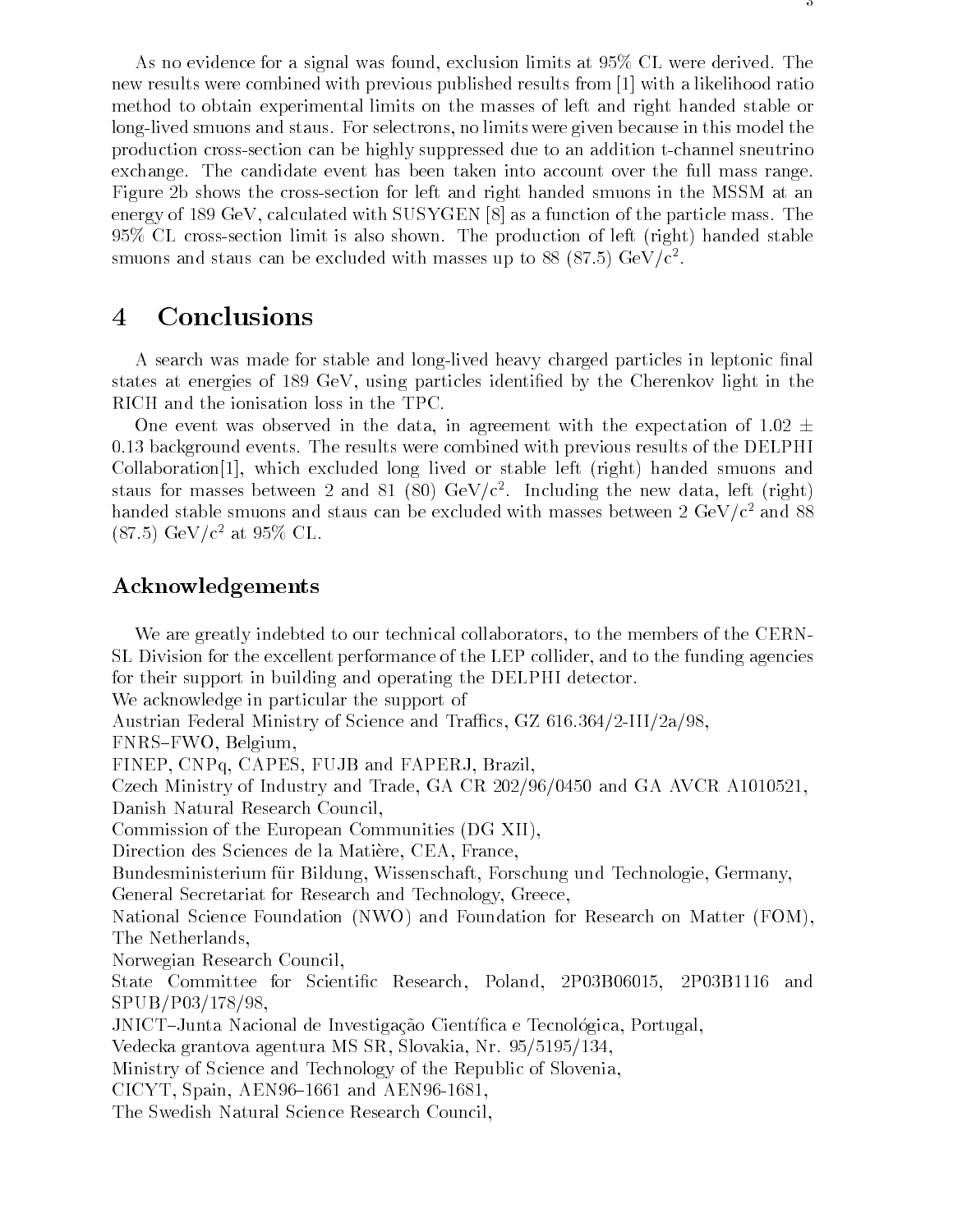### References

- [1] P. Abreu et al. (DELPHI Collaboration), Phys. Lett. B444 (1998) 491
- [2] H. Dreiner, hep-ph/9707435.
- [3] G.F. Giudice and R. Rattazzi, hep-ph/9801271.
- [4] M. Dine et al., Phys. Rev. Lett. 76 (1996) 3484; S. Dimopoulos et al., Nucl. Phys. B Proc. Suppl. 52A (1997) 38.
- [5] P. Aarnio et al.(DELPHI Collaboration), Nucl. Instr. Meth. A 303 (1991) 233; P. Abreu et al. (DELPHI Collaboration), Nucl. Instr. Meth. A378 (1996) 57.
- [6] J. Seguinot and T.Ypsilantis, Nucl. Instr. Meth. A343 (1994) 1; W. Adam et al., Nucl. Instr. Meth. A343 (1994) 68.
- [7] W. Adam et al., Nucl. Instr. Meth. A371 (1996) 240.
- [8] S. Katsanevas and P. Morawitz, Comp. Phys. Comm. 112 (1998) 227.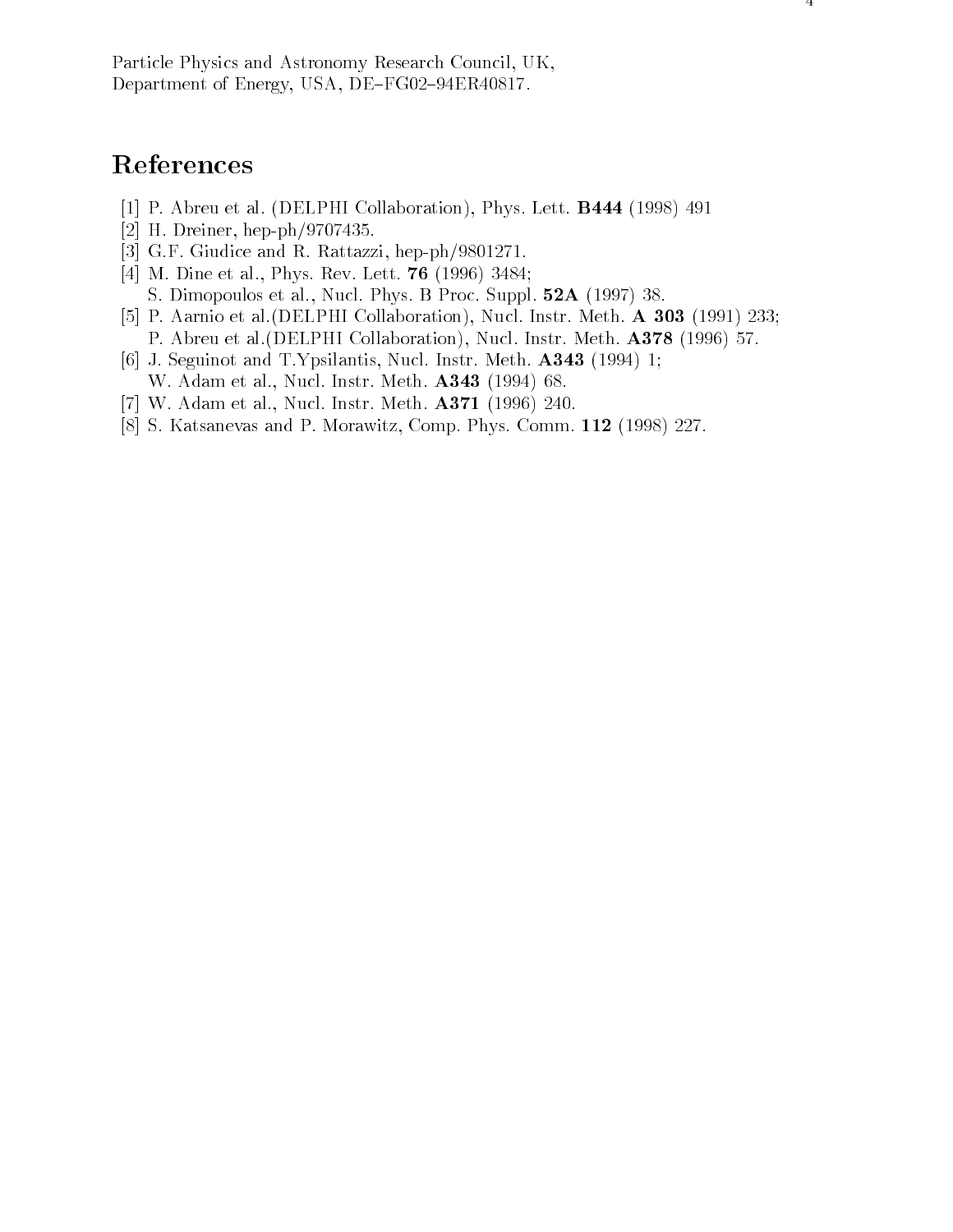

Figure 1: (a) Normalised energy loss as a function of the apparent momentum  $p/|q|$ after the Gas Veto for the 189 GeV data. (b) Measured Cherenkov angle in the liquid radiator as a function of the apparent momentum after the Gas Veto: if four photons or less were observed in the liquid radiator, the Cherenkov angle was set equal to zero. The rectangular areas in (a) indicate selections  $(1)(2)$  and  $(1)(4)$ , and that in (b) shows selection  $(1)(3)$ . The selection criteria are explained in the text. Open circles are data. The small filled circles indicate the expectation for a 90 GeV/ $c^2$  signal with charge  $\pm e$ . resulting in a large  $dE/dx$  (upper plot) and no photons (except for a few accidental rings) in the liquid Cherenkov counter (lower plot).